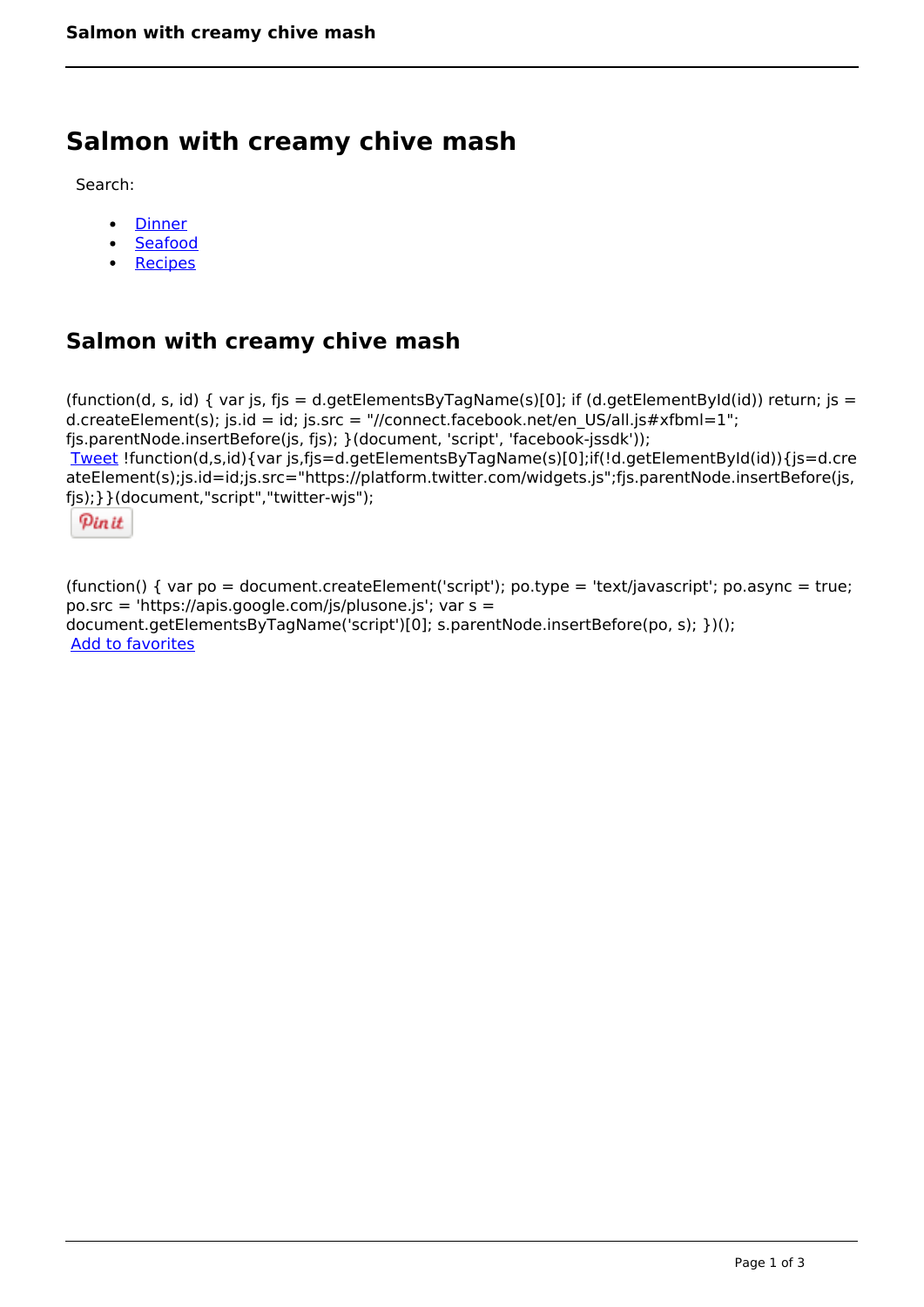

## Rate this recipe

1 person is cooking this [Count me in](https://www.naturalhealthmag.com.au/flag/flag/favorites/548?destination=printpdf%2F548&token=de4107bc2e180fdd0a98074970181c6f)

Packed full of omega-3 fatty acids, salmon is a great mid-week meal.

## **Ingredients** (serves 2)

Mash

- 4 potatoes, peeled and diced
- 125ml skim milk
- 6 peppercorns
- 1 clove garlic
- 1 bay leaf
- 2 tbs chives, finely chopped

#### Salmon and salsa

- 2 salmon fillets (100g each)
- 1 tsp lemon pepper seasoning
- 1 tomato, finely diced
- $\cdot$  ½ red onion, finely diced
- Juice of 1 lemon
- 2 tbs coriander, finely chopped